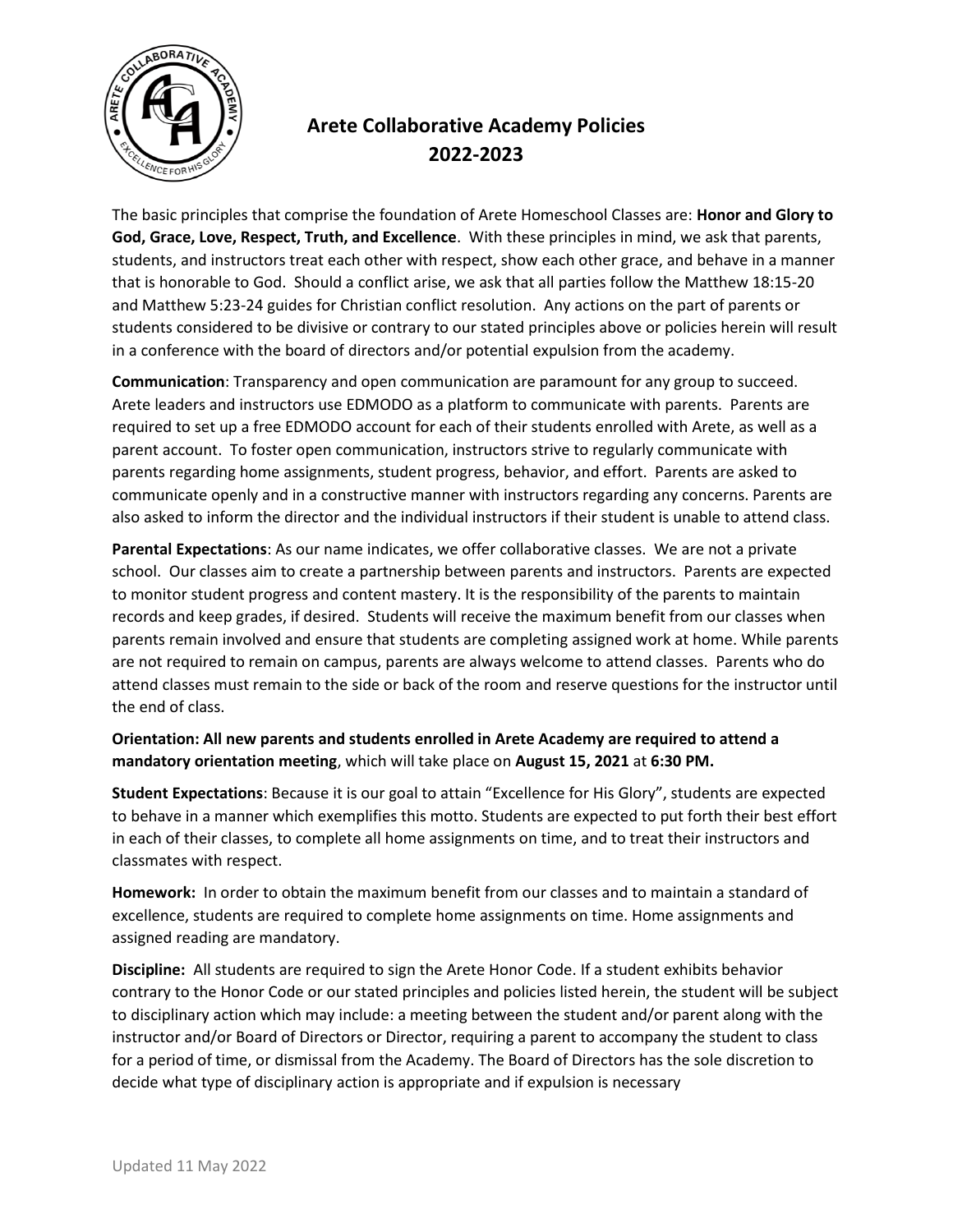**Social Media:** As a Christian organization whose goal it is to seek excellence and virtue while giving glory to the Lord, we want to build one another up and encourage each other to live in a way that brings Glory to the Lord. This includes how we interact with one another on social media. Students or parents who use social media in a way that is contrary to our honor code and stated principles will face disciplinary action which may include expulsion. This includes cyber bullying, profanity, vulgarity, inappropriate images and/or language, libel and slander.

**Cell Phones/Electronics: Students are not permitted to use cell phones or electronic devices at any time while on campus except in the case of contacting a parent.** Students who are caught using an electronic device on campus will be given 1 warning. After the warning the electronic device will be confiscated and held until the parent arrives for pick-up.

**Sick Child**: Parents should refrain from bringing their children to classes if anyone in the household has any of the following: 1. Cough 2. Fever of 100 F or higher 3. Been exposed to any person with symptoms or a positive test of COVID-19 within the previous 7 days 4. Any symptoms related to COVID – 19 5. Diarrhea 6. Vomiting 7. Skin rash. 8. Sore throat with accompanying fever 9. A diagnosis of any other infectious sickness.

**Facility**: It is a privilege to have access to the facilities at City Church. City Church is a blessing to our group, and we want to be good stewards of their generosity. We ask that parents, students, and teachers respect the church property and employees by adhering to the following rules:

- Enter and exit the building quietly.
- No running inside the building.
- Do not interrupt the church staff or distract the church staff from their work.
- Only access areas of the church building for which our group is authorized: Upstairs Classrooms, Fellowship Hall, and playground. The office supply area upstairs to the right is strictly off limits.
- Collect any personal items and trash from the classrooms and Fellowship Hall each day.
- Clean up the lunch area before going outside or returning to class.
- Do not use the whiteboards.
- Playground outside is reserved for children ages 6 and under.

**Lunch**: Students may bring a sack lunch to eat during the lunch period. Students who plan to be on campus during the lunch period must enroll in the lunch period. Students may be allowed to go outside and play, weather permitting, under the lunch monitor's supervision once they are finished eating and have cleaned their respective area. K-2 students must have a parent or designated responsible adult present with them during the lunch period. Students must remain in the Fellowship Hall or Outside (with an adult present) during the lunch period. Students may not go upstairs until 12:10 PM.

**Lunch Duty:** Parents of students eating lunch at Arete will be required to help with lunch/clean up duty on a rotating basis. Parents may opt out of all lunch duty days for the year by paying \$100. All students in grades 3-12 will be assigned to help with lunch cleaning duties on a rotating basis.

**Cleaning Duty:** Parents will be assigned afternoon clean-up duty on a rotating basis. Parents may opt out of all cleaning duty days for the year by paying \$100. Additionally, students will participate in classroom clean-up at the end of each day. We believe this encourages students to be good stewards of the facility.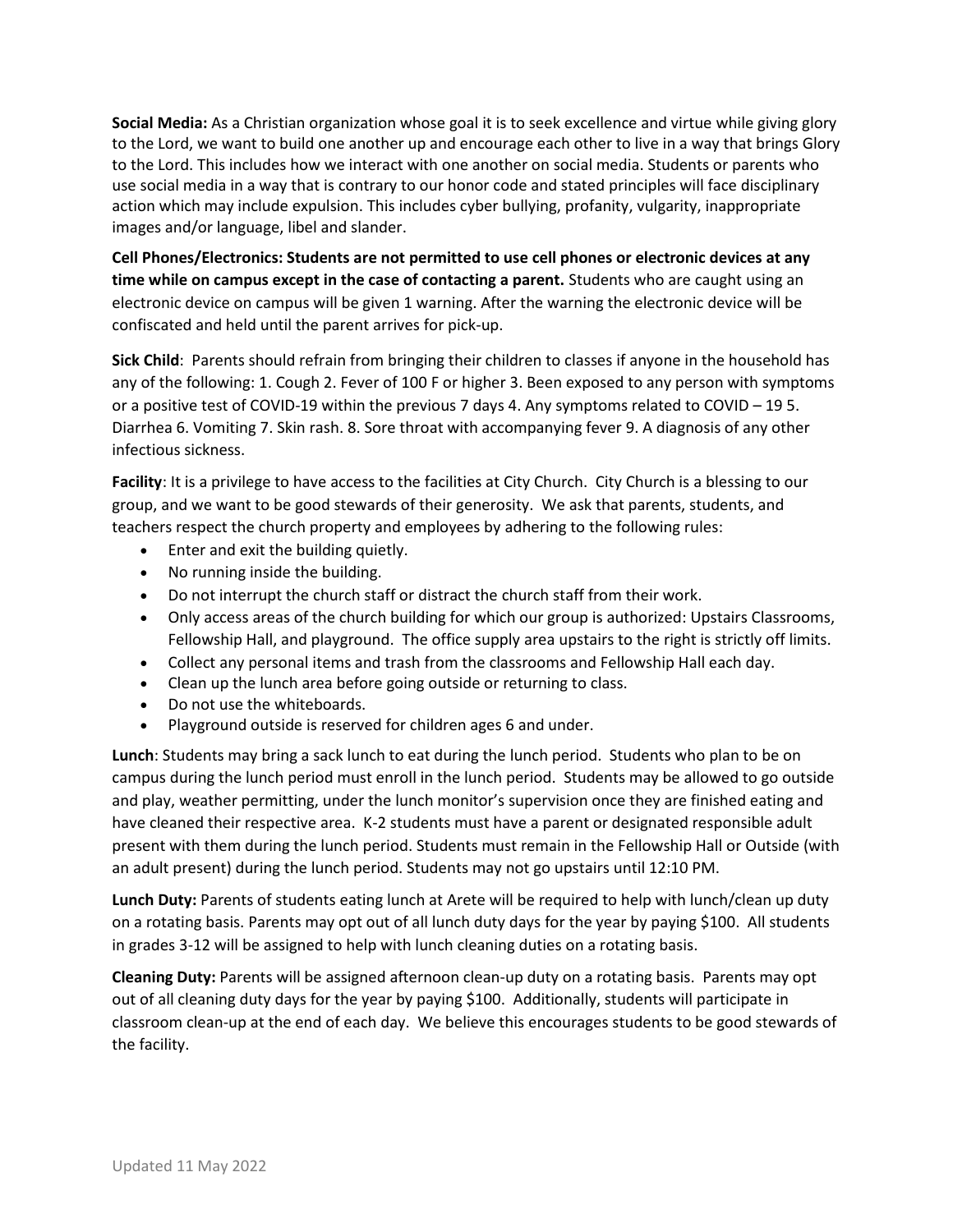**Student Pick-up**: Parents of students in grades 5 and under must pick up students outside the classroom. Parents of students in grades 6 and up may pick up students at the church entrance. Students waiting for parents at the church entrance must wait quietly so as not to disrupt the church staff. If an adult other than a parent is picking up a student, parents should inform the director, teacher, and/or study hall monitor with the name of the person providing the ride to the student.

**Late Pick-up:** Parents are asked to pick up students promptly after class. If a parent is later than 10 minutes past class end time, the student(s) will be placed in study hall and the parent will be charged a \$10 fee per late pick-up per student.

**Door Duty:** For the safety and security of our students, the door at City Church must remain locked unless we have an adult present to monitor the door. To spread this responsibility, all parents will be assigned a number of door duty slots for the year. Parents may opt out of all door duty days for the year by paying \$100.

**Missed Duty:** If you are unable to attend your assigned duty day, please find a replacement or trade with someone. In the case of a missed duty, the Arete administration will find a replacement and a \$25 missed duty fee will be assessed.

**Payments**: Payments for **course tuition** are paid each semester and should be made **directly to the course instructors.** Course tuition must be received by **August 10th** for 1st semester and **January 1st** for 2 nd semester. We will send out a list of payment options at the beginning of August. **Registration, Facility, and Course Deposit** are paid to **Arete** and are due **at the time of registration**. Registrations are not finalized until these payments are received. **Materials Fees** are due by the first day of class and are paid to **Arete**. Registration, Facility, and Course Deposit are due upon registration and are **nonrefundable**. Course tuition is **non-refundable after the first day of the semester**.

**Enrollment Deposit:** An enrollment deposit of **\$100/student** is due upon registration and is refundable once the first semester tuition has been paid in full. **A student is not officially enrolled in any courses until the course deposit has been paid.** In the case of a course change or drop after **July 15th**, the course deposit will not be refunded.

**Materials Fees:** All materials fees are to be paid to Arete. Materials fees are assessed per family according to the following scale.

1-3 classes - \$20 4-6 classes - \$40 7-9 classes - \$70 10-14 classes - \$100 15-19 classes - \$150 20+ classes - \$200

**Refund Policy:** In the case that all classes in which a student is enrolled become canceled prior to the start of the school year, Course Deposits, Registration, Facility and Materials Fees will be refunded. In the case of a family withdrawing enrollment prior to the 1st day of classes due to a move outside of Bay, Walton, or Gulf counties, Course Deposits, Facility Fees and Materials Fees will be refunded.